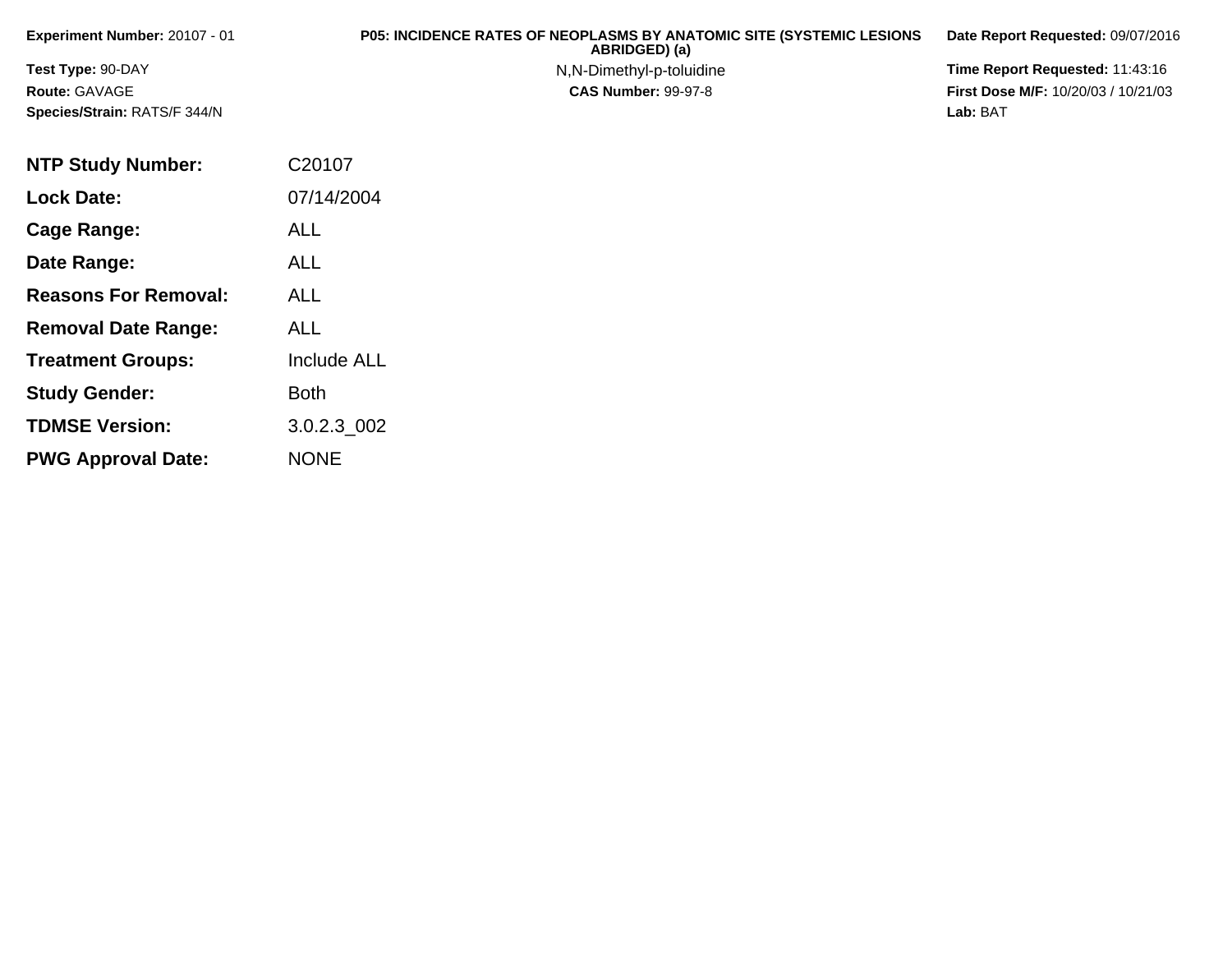| Experiment Number: 20107 - 01                                        |          | P05: INCIDENCE RATES OF NEOPLASMS BY ANATOMIC SITE (SYSTEMIC LESIONS<br>ABRIDGED) (a) | Date Report Requested: 09/07/2016 |                                 |                                     |            |
|----------------------------------------------------------------------|----------|---------------------------------------------------------------------------------------|-----------------------------------|---------------------------------|-------------------------------------|------------|
| Test Type: 90-DAY                                                    |          | N,N-Dimethyl-p-toluidine                                                              |                                   | Time Report Requested: 11:43:16 |                                     |            |
| Route: GAVAGE                                                        |          |                                                                                       | <b>CAS Number: 99-97-8</b>        |                                 | First Dose M/F: 10/20/03 / 10/21/03 |            |
| Species/Strain: RATS/F 344/N                                         |          |                                                                                       |                                   |                                 | Lab: BAT                            |            |
| <b>FISCHER 344 RATS MALE</b>                                         | 0 MG/KG  | 62.5 MG/KG                                                                            | <b>125 MG/KG</b>                  | <b>250 MG/KG</b>                | <b>500 MG/KG</b>                    | 1000 MG/KG |
| <b>Disposition Summary</b>                                           |          |                                                                                       |                                   |                                 |                                     |            |
| <b>Animals Initially In Study</b><br><b>Early Deaths</b>             | 10       | 10                                                                                    | 10                                | 10                              | 10                                  | 10         |
| <b>Moribund Sacrifice</b><br><b>Natural Death</b>                    |          |                                                                                       |                                   |                                 | $\mathbf{1}$                        | 1<br>9     |
| <b>Survivors</b>                                                     |          |                                                                                       |                                   |                                 |                                     |            |
| <b>Terminal Sacrifice</b><br><b>Animals Examined Microscopically</b> | 10<br>10 | 10<br>10                                                                              | 10<br>10                          | 10<br>10                        | 9<br>10                             | 10         |
| <b>ALIMENTARY SYSTEM</b>                                             |          |                                                                                       |                                   |                                 |                                     |            |
| Esophagus                                                            | (10)     | (0)                                                                                   | (0)                               | (0)                             | (10)                                | (10)       |
| Intestine Large, Cecum                                               | (10)     | (0)                                                                                   | (0)                               | (0)                             | (10)                                | (10)       |
| Intestine Large, Colon                                               | (10)     | (0)                                                                                   | (0)                               | (0)                             | (10)                                | (10)       |
| Intestine Large, Rectum                                              | (10)     | (0)                                                                                   | (0)                               | (0)                             | (10)                                | (10)       |
| Intestine Small, Duodenum                                            | (10)     | (0)                                                                                   | (0)                               | (0)                             | (10)                                | (10)       |
| Intestine Small, Ileum                                               | (10)     | (0)                                                                                   | (0)                               | (0)                             | (10)                                | (10)       |
| Intestine Small, Jejunum                                             | (10)     | (0)                                                                                   | (0)                               | (0)                             | (10)                                | (10)       |
| Liver                                                                | (10)     | (10)                                                                                  | (10)                              | (10)                            | (10)                                | (10)       |
| Pancreas                                                             | (10)     | (0)                                                                                   | (0)                               | (0)                             | (10)                                | (10)       |
| <b>Salivary Glands</b>                                               | (10)     | (0)                                                                                   | (0)                               | (0)                             | (10)                                | (10)       |
| Stomach, Forestomach                                                 | (10)     | (10)                                                                                  | (10)                              | (10)                            | (10)                                | (10)       |
| Stomach, Glandular                                                   | (10)     | (0)                                                                                   | (0)                               | (0)                             | (10)                                | (10)       |
| <b>CARDIOVASCULAR SYSTEM</b>                                         |          |                                                                                       |                                   |                                 |                                     |            |
| <b>Blood Vessel</b>                                                  | (10)     | (0)                                                                                   | (0)                               | (0)                             | (10)                                | (10)       |
| Heart                                                                | (10)     | (0)                                                                                   | (0)                               | (0)                             | (10)                                | (10)       |
| <b>ENDOCRINE SYSTEM</b>                                              |          |                                                                                       |                                   |                                 |                                     |            |
| <b>Adrenal Cortex</b>                                                | (10)     | (0)                                                                                   | (0)                               | (0)                             | (10)                                | (10)       |
| Adrenal Medulla                                                      | (10)     | (0)                                                                                   | (0)                               | (0)                             | (10)                                | (10)       |
| Islets, Pancreatic                                                   | (10)     | (0)                                                                                   | (0)                               | (0)                             | (10)                                | (10)       |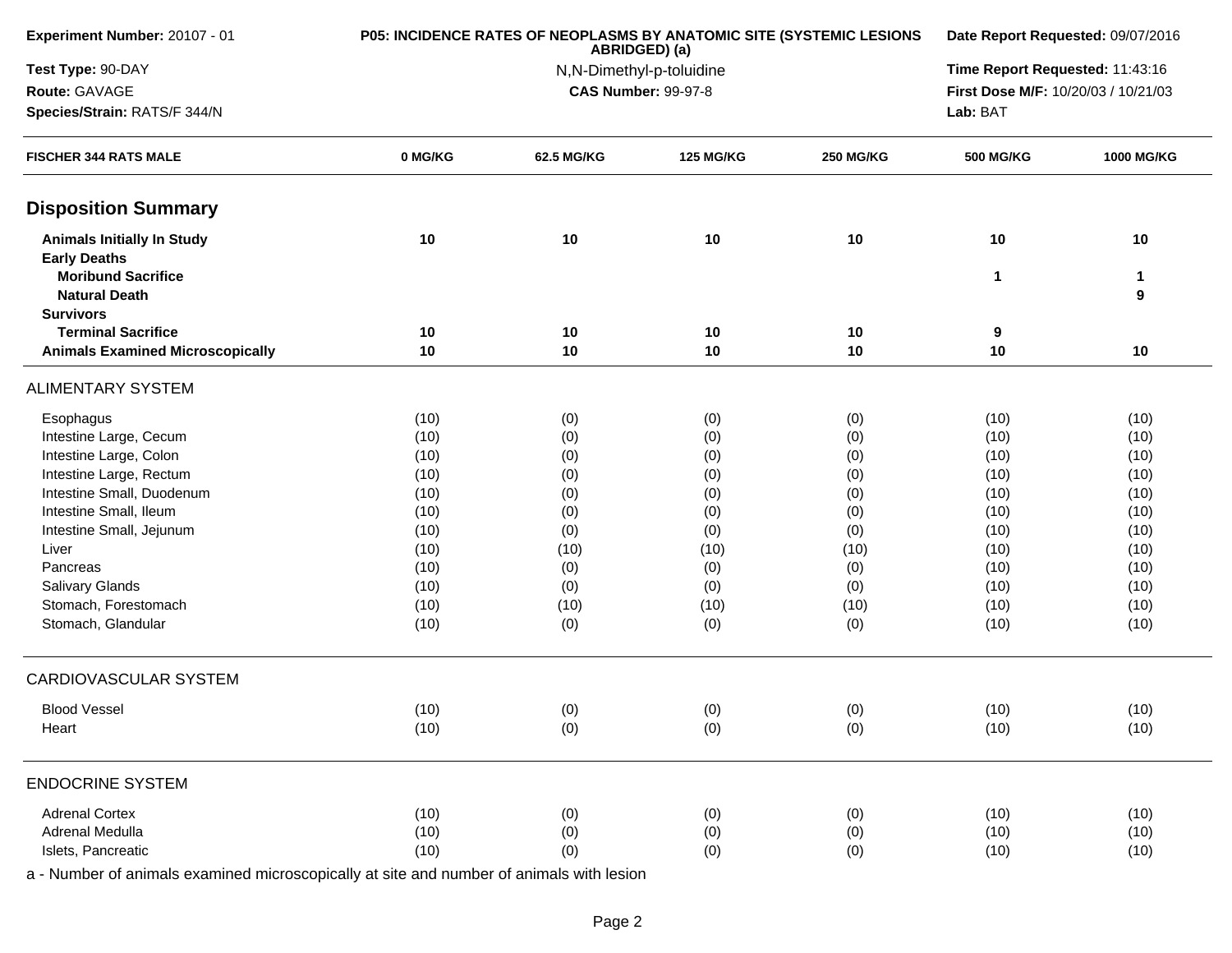| Experiment Number: 20107 - 01                                       | P05: INCIDENCE RATES OF NEOPLASMS BY ANATOMIC SITE (SYSTEMIC LESIONS | Date Report Requested: 09/07/2016                                       |                   |                   |                     |                    |
|---------------------------------------------------------------------|----------------------------------------------------------------------|-------------------------------------------------------------------------|-------------------|-------------------|---------------------|--------------------|
| Test Type: 90-DAY<br>Route: GAVAGE<br>Species/Strain: RATS/F 344/N  |                                                                      | ABRIDGED) (a)<br>N,N-Dimethyl-p-toluidine<br><b>CAS Number: 99-97-8</b> |                   |                   |                     |                    |
| <b>FISCHER 344 RATS MALE</b>                                        | 0 MG/KG                                                              | 62.5 MG/KG                                                              | <b>125 MG/KG</b>  | <b>250 MG/KG</b>  | <b>500 MG/KG</b>    | 1000 MG/KG         |
| Parathyroid Gland<br><b>Pituitary Gland</b><br><b>Thyroid Gland</b> | (9)<br>(10)<br>(10)                                                  | (0)<br>(0)<br>(0)                                                       | (0)<br>(0)<br>(0) | (0)<br>(0)<br>(0) | (8)<br>(10)<br>(10) | (7)<br>(9)<br>(10) |
| <b>GENERAL BODY SYSTEM</b>                                          |                                                                      |                                                                         |                   |                   |                     |                    |
| None                                                                |                                                                      |                                                                         |                   |                   |                     |                    |
| <b>GENITAL SYSTEM</b>                                               |                                                                      |                                                                         |                   |                   |                     |                    |
| Epididymis                                                          | (10)                                                                 | (0)                                                                     | (0)               | (0)               | (10)                | (10)               |
| <b>Preputial Gland</b>                                              | (10)                                                                 | (0)                                                                     | (0)               | (0)               | (10)                | (10)               |
| Prostate                                                            | (10)                                                                 | (0)                                                                     | (0)               | (0)               | (10)                | (10)               |
| Seminal Vesicle<br><b>Testes</b>                                    | (10)<br>(10)                                                         | (0)<br>(0)                                                              | (0)<br>(0)        | (0)<br>(0)        | (10)<br>(10)        | (8)<br>(10)        |
| <b>HEMATOPOIETIC SYSTEM</b>                                         |                                                                      |                                                                         |                   |                   |                     |                    |
| <b>Bone Marrow</b>                                                  | (10)                                                                 | (10)                                                                    | (10)              | (10)              | (10)                | (10)               |
| Lymph Node                                                          | (1)                                                                  | (0)                                                                     | (0)               | (0)               | (1)                 | (0)                |
| Lymph Node, Mesenteric                                              | (10)                                                                 | (10)                                                                    | (10)              | (10)              | (10)                | (10)               |
| Spleen                                                              | (10)                                                                 | (10)                                                                    | (10)              | (10)              | (10)                | (10)               |
| Thymus                                                              | (10)                                                                 | (10)                                                                    | (10)              | (10)              | (10)                | (10)               |
| <b>INTEGUMENTARY SYSTEM</b>                                         |                                                                      |                                                                         |                   |                   |                     |                    |
| Mammary Gland                                                       | (10)                                                                 | (0)                                                                     | (0)               | (0)               | (5)                 | (10)               |
| Skin                                                                | (10)                                                                 | (0)                                                                     | (0)               | (0)               | (10)                | (10)               |
| MUSCULOSKELETAL SYSTEM                                              |                                                                      |                                                                         |                   |                   |                     |                    |
| Bone                                                                | (10)                                                                 | (0)                                                                     | (0)               | (0)               | (10)                | (10)               |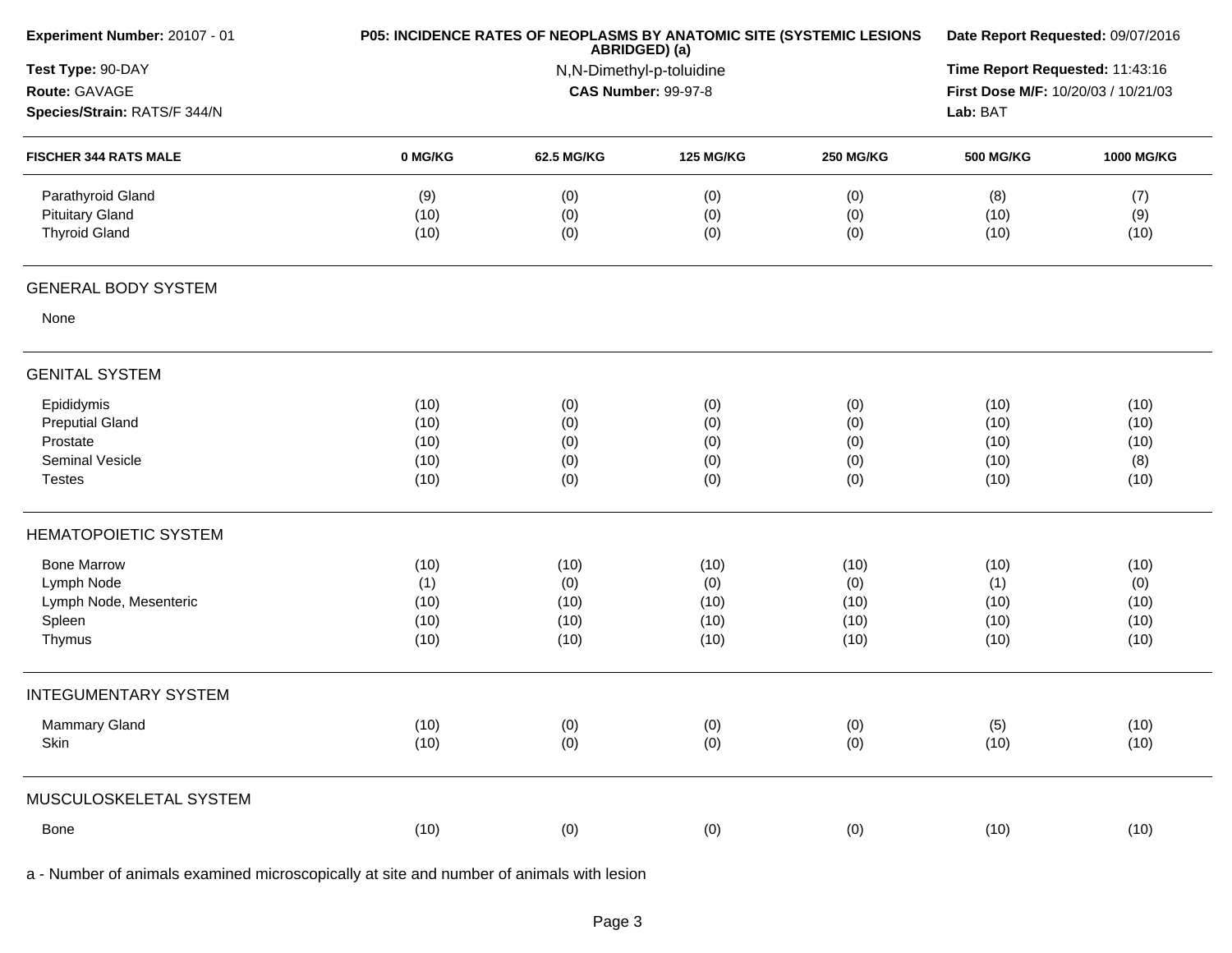| Experiment Number: 20107 - 01                                      |                      | <b>P05: INCIDENCE RATES OF NEOPLASMS BY ANATOMIC SITE (SYSTEMIC LESIONS)</b><br>ABRIDGED) (a)<br>N,N-Dimethyl-p-toluidine<br><b>CAS Number: 99-97-8</b> |                      |                      |                      |                      |
|--------------------------------------------------------------------|----------------------|---------------------------------------------------------------------------------------------------------------------------------------------------------|----------------------|----------------------|----------------------|----------------------|
| Test Type: 90-DAY<br>Route: GAVAGE<br>Species/Strain: RATS/F 344/N |                      |                                                                                                                                                         |                      |                      |                      |                      |
| <b>FISCHER 344 RATS MALE</b>                                       | 0 MG/KG              | 62.5 MG/KG                                                                                                                                              | <b>125 MG/KG</b>     | <b>250 MG/KG</b>     | <b>500 MG/KG</b>     | 1000 MG/KG           |
| <b>NERVOUS SYSTEM</b>                                              |                      |                                                                                                                                                         |                      |                      |                      |                      |
| <b>Brain</b>                                                       | (10)                 | (0)                                                                                                                                                     | (0)                  | (0)                  | (10)                 | (10)                 |
| <b>RESPIRATORY SYSTEM</b>                                          |                      |                                                                                                                                                         |                      |                      |                      |                      |
| Lung<br>Nose<br>Trachea                                            | (10)<br>(10)<br>(10) | (10)<br>(10)<br>(10)                                                                                                                                    | (10)<br>(10)<br>(10) | (10)<br>(10)<br>(10) | (10)<br>(10)<br>(10) | (10)<br>(10)<br>(10) |
| SPECIAL SENSES SYSTEM                                              |                      |                                                                                                                                                         |                      |                      |                      |                      |
| Eye<br>Harderian Gland                                             | (10)<br>(10)         | (0)<br>(0)                                                                                                                                              | (0)<br>(0)           | (0)<br>(0)           | (10)<br>(10)         | (10)<br>(10)         |
| <b>URINARY SYSTEM</b>                                              |                      |                                                                                                                                                         |                      |                      |                      |                      |
| Kidney<br><b>Urinary Bladder</b>                                   | (10)<br>(10)         | (10)<br>(0)                                                                                                                                             | (10)<br>(0)          | (10)<br>(0)          | (10)<br>(10)         | (10)<br>(9)          |
|                                                                    |                      |                                                                                                                                                         |                      |                      |                      |                      |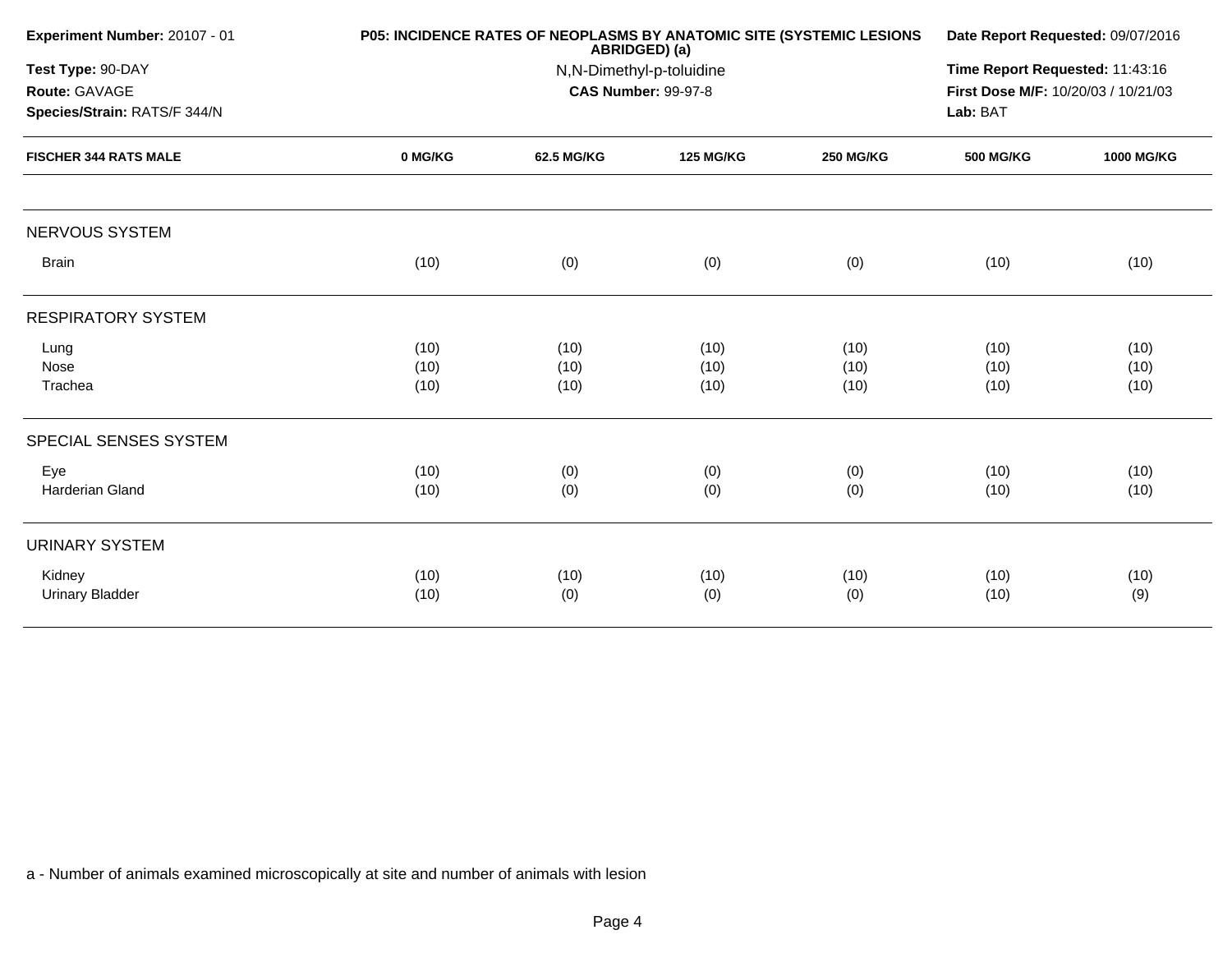| Experiment Number: 20107 - 01                                                       | P05: INCIDENCE RATES OF NEOPLASMS BY ANATOMIC SITE (SYSTEMIC LESIONS<br>ABRIDGED) (a) |            |                            | Date Report Requested: 09/07/2016 |                                     |                   |  |
|-------------------------------------------------------------------------------------|---------------------------------------------------------------------------------------|------------|----------------------------|-----------------------------------|-------------------------------------|-------------------|--|
| Test Type: 90-DAY                                                                   |                                                                                       |            | N,N-Dimethyl-p-toluidine   |                                   | Time Report Requested: 11:43:16     |                   |  |
| Route: GAVAGE                                                                       |                                                                                       |            | <b>CAS Number: 99-97-8</b> |                                   | First Dose M/F: 10/20/03 / 10/21/03 |                   |  |
| Species/Strain: RATS/F 344/N                                                        |                                                                                       |            |                            |                                   | Lab: BAT                            |                   |  |
| <b>FISCHER 344 RATS MALE</b>                                                        | 0 MG/KG                                                                               | 62.5 MG/KG | <b>125 MG/KG</b>           | <b>250 MG/KG</b>                  | <b>500 MG/KG</b>                    | <b>1000 MG/KG</b> |  |
| <b>Tumor Summary for Males</b>                                                      |                                                                                       |            |                            |                                   |                                     |                   |  |
| <b>Total Animals with Primary Neoplasms (b)</b><br><b>Total Primary Neoplasms</b>   |                                                                                       |            |                            |                                   |                                     |                   |  |
| <b>Total Animals with Benign Neoplasms</b><br><b>Total Benign Neoplasms</b>         |                                                                                       |            |                            |                                   |                                     |                   |  |
| <b>Total Animals with Malignant Neoplasms</b><br><b>Total Malignant Neoplasms</b>   |                                                                                       |            |                            |                                   |                                     |                   |  |
| <b>Total Animals with Metastatic Neoplasms</b><br><b>Total Metastatic Neoplasms</b> |                                                                                       |            |                            |                                   |                                     |                   |  |
| <b>Total Animals with Malignant Neoplasms</b><br><b>Uncertain Primary Site</b>      |                                                                                       |            |                            |                                   |                                     |                   |  |
| <b>Total Animals with Neoplasms Uncertain-</b><br><b>Benign or Malignant</b>        |                                                                                       |            |                            |                                   |                                     |                   |  |
| <b>Total Uncertain Neoplasms</b>                                                    |                                                                                       |            |                            |                                   |                                     |                   |  |

\*\*\* END OF MALE \*\*\*

a - Number of animals examined microscopically at site and number of animals with lesion

b - Primary tumors: all tumors except metastatic tumors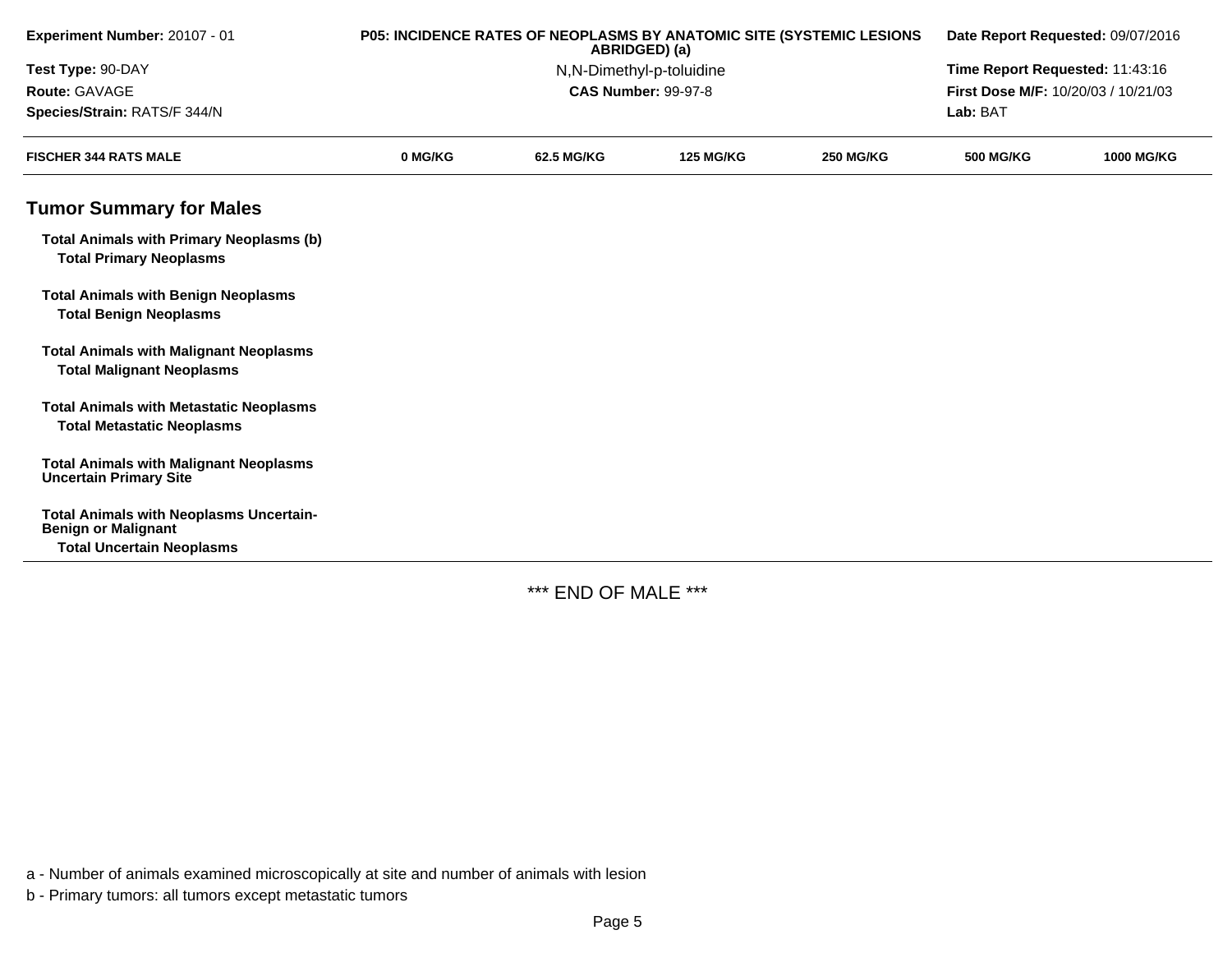| Experiment Number: 20107 - 01                                                         |         | P05: INCIDENCE RATES OF NEOPLASMS BY ANATOMIC SITE (SYSTEMIC LESIONS<br>ABRIDGED) (a) | Date Report Requested: 09/07/2016<br>Time Report Requested: 11:43:16 |                  |                                     |                   |
|---------------------------------------------------------------------------------------|---------|---------------------------------------------------------------------------------------|----------------------------------------------------------------------|------------------|-------------------------------------|-------------------|
| Test Type: 90-DAY                                                                     |         | N,N-Dimethyl-p-toluidine                                                              |                                                                      |                  |                                     |                   |
| Route: GAVAGE                                                                         |         |                                                                                       | <b>CAS Number: 99-97-8</b>                                           |                  | First Dose M/F: 10/20/03 / 10/21/03 |                   |
| Species/Strain: RATS/F 344/N                                                          |         |                                                                                       |                                                                      |                  | Lab: BAT                            |                   |
| <b>FISCHER 344 RATS FEMALE</b>                                                        | 0 MG/KG | 62.5 MG/KG                                                                            | <b>125 MG/KG</b>                                                     | <b>250 MG/KG</b> | <b>500 MG/KG</b>                    | <b>1000 MG/KG</b> |
| <b>Disposition Summary</b>                                                            |         |                                                                                       |                                                                      |                  |                                     |                   |
| <b>Animals Initially In Study</b><br><b>Early Deaths</b><br><b>Moribund Sacrifice</b> | 10      | 10                                                                                    | 10                                                                   | 10               | $10$                                | 10<br>10          |
| <b>Survivors</b>                                                                      |         |                                                                                       |                                                                      |                  |                                     |                   |
| <b>Terminal Sacrifice</b>                                                             | 10      | 10                                                                                    | 10                                                                   | 10               | 10                                  |                   |
| <b>Animals Examined Microscopically</b>                                               | 10      | 10                                                                                    | 10                                                                   | 10               | 10                                  | 10                |
| <b>ALIMENTARY SYSTEM</b>                                                              |         |                                                                                       |                                                                      |                  |                                     |                   |
| Esophagus                                                                             | (10)    | (0)                                                                                   | (0)                                                                  | (0)              | (10)                                | (10)              |
| Intestine Large, Cecum                                                                | (10)    | (0)                                                                                   | (0)                                                                  | (0)              | (10)                                | (10)              |
| Intestine Large, Colon                                                                | (10)    | (0)                                                                                   | (0)                                                                  | (0)              | (10)                                | (10)              |
| Intestine Large, Rectum                                                               | (10)    | (0)                                                                                   | (0)                                                                  | (0)              | (10)                                | (10)              |
| Intestine Small, Duodenum                                                             | (10)    | (0)                                                                                   | (0)                                                                  | (0)              | (10)                                | (10)              |
| Intestine Small, Ileum                                                                | (10)    | (0)                                                                                   | (0)                                                                  | (0)              | (10)                                | (10)              |
| Intestine Small, Jejunum                                                              | (10)    | (0)                                                                                   | (0)                                                                  | (0)              | (10)                                | (10)              |
| Liver                                                                                 | (10)    | (10)                                                                                  | (10)                                                                 | (10)             | (10)                                | (10)              |
| Pancreas                                                                              | (10)    | (0)                                                                                   | (0)                                                                  | (0)              | (10)                                | (10)              |
| <b>Salivary Glands</b>                                                                | (10)    | (0)                                                                                   | (0)                                                                  | (0)              | (10)                                | (10)              |
| Stomach, Forestomach                                                                  | (10)    | (10)                                                                                  | (10)                                                                 | (10)             | (10)                                | (10)              |
| Stomach, Glandular                                                                    | (10)    | (10)                                                                                  | (10)                                                                 | (10)             | (10)                                | (10)              |
| CARDIOVASCULAR SYSTEM                                                                 |         |                                                                                       |                                                                      |                  |                                     |                   |
| <b>Blood Vessel</b>                                                                   | (10)    | (0)                                                                                   | (0)                                                                  | (0)              | (10)                                | (10)              |
| Heart                                                                                 | (10)    | (10)                                                                                  | (10)                                                                 | (10)             | (10)                                | (10)              |
| <b>ENDOCRINE SYSTEM</b>                                                               |         |                                                                                       |                                                                      |                  |                                     |                   |
| <b>Adrenal Cortex</b>                                                                 | (10)    | (0)                                                                                   | (0)                                                                  | (0)              | (10)                                | (10)              |
| Adrenal Medulla                                                                       | (10)    | (0)                                                                                   | (0)                                                                  | (0)              | (10)                                | (10)              |
| Islets, Pancreatic                                                                    | (10)    | (0)                                                                                   | (0)                                                                  | (0)              | (10)                                | (10)              |
| Parathyroid Gland                                                                     | (9)     | (0)                                                                                   | (0)                                                                  | (0)              | (9)                                 | (8)               |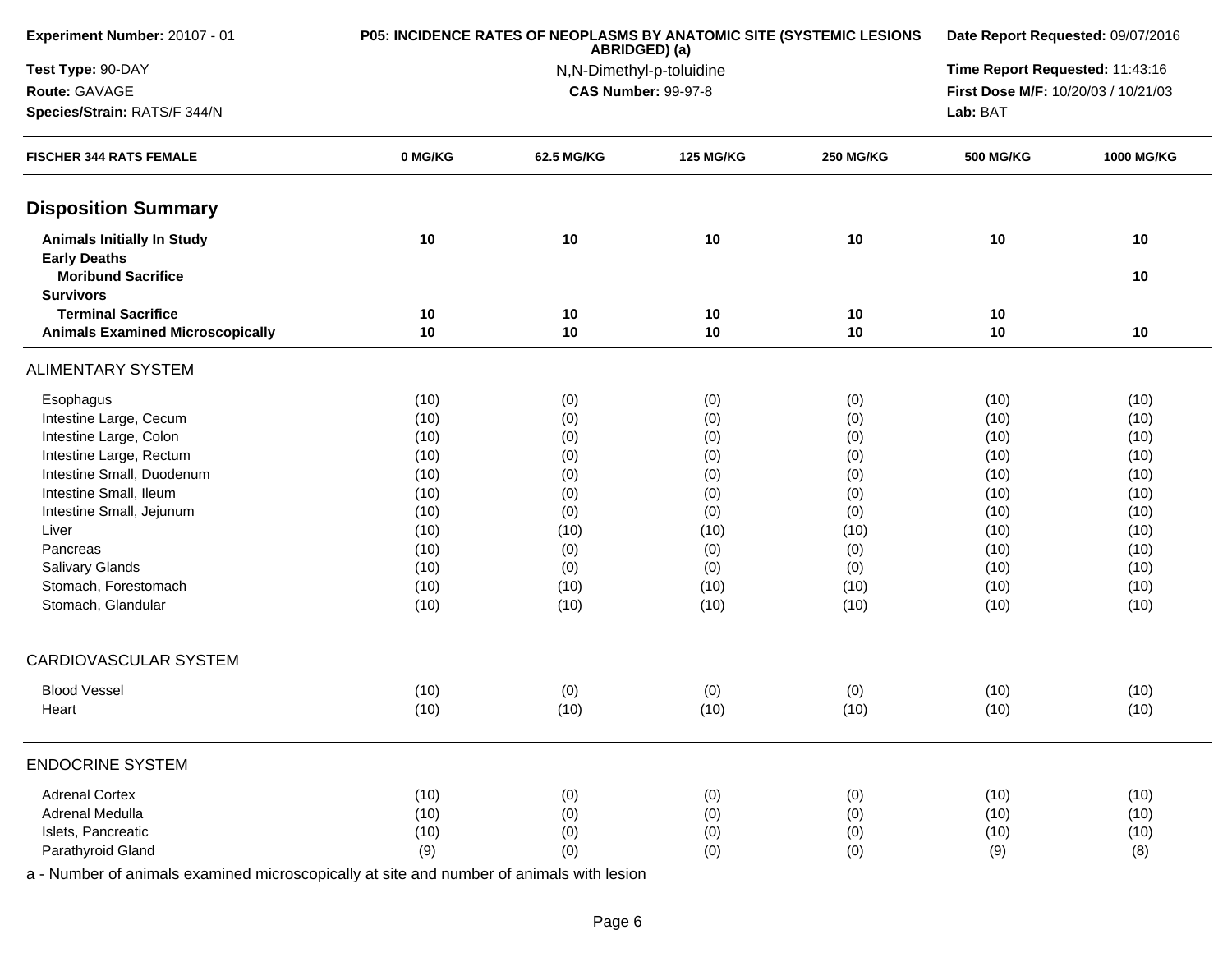| Experiment Number: 20107 - 01                                      |              | P05: INCIDENCE RATES OF NEOPLASMS BY ANATOMIC SITE (SYSTEMIC LESIONS<br>ABRIDGED) (a) | Date Report Requested: 09/07/2016<br>Time Report Requested: 11:43:16<br>First Dose M/F: 10/20/03 / 10/21/03<br>Lab: BAT |                  |                  |              |
|--------------------------------------------------------------------|--------------|---------------------------------------------------------------------------------------|-------------------------------------------------------------------------------------------------------------------------|------------------|------------------|--------------|
| Test Type: 90-DAY<br>Route: GAVAGE<br>Species/Strain: RATS/F 344/N |              | N,N-Dimethyl-p-toluidine<br><b>CAS Number: 99-97-8</b>                                |                                                                                                                         |                  |                  |              |
|                                                                    |              |                                                                                       |                                                                                                                         |                  |                  |              |
| <b>FISCHER 344 RATS FEMALE</b>                                     | 0 MG/KG      | 62.5 MG/KG                                                                            | <b>125 MG/KG</b>                                                                                                        | <b>250 MG/KG</b> | <b>500 MG/KG</b> | 1000 MG/KG   |
| <b>Pituitary Gland</b><br><b>Thyroid Gland</b>                     | (10)<br>(10) | (0)<br>(0)                                                                            | (0)<br>(0)                                                                                                              | (0)<br>(0)       | (10)<br>(10)     | (10)<br>(10) |
| <b>GENERAL BODY SYSTEM</b>                                         |              |                                                                                       |                                                                                                                         |                  |                  |              |
| None                                                               |              |                                                                                       |                                                                                                                         |                  |                  |              |
| <b>GENITAL SYSTEM</b>                                              |              |                                                                                       |                                                                                                                         |                  |                  |              |
| <b>Clitoral Gland</b>                                              | (10)         | (0)                                                                                   | (0)                                                                                                                     | (0)              | (10)             | (10)         |
| Ovary                                                              | (10)         | (0)                                                                                   | (0)                                                                                                                     | (0)              | (10)             | (10)         |
| Uterus                                                             | (10)         | (0)                                                                                   | (0)                                                                                                                     | (0)              | (10)             | (10)         |
| <b>HEMATOPOIETIC SYSTEM</b>                                        |              |                                                                                       |                                                                                                                         |                  |                  |              |
| <b>Bone Marrow</b>                                                 | (10)         | (10)                                                                                  | (10)                                                                                                                    | (10)             | (10)             | (10)         |
| Lymph Node, Mesenteric                                             | (10)         | (10)                                                                                  | (10)                                                                                                                    | (10)             | (10)             | (10)         |
| Spleen<br>Thymus                                                   | (10)<br>(10) | (10)<br>(10)                                                                          | (10)<br>(10)                                                                                                            | (10)<br>(10)     | (10)<br>(10)     | (10)<br>(10) |
|                                                                    |              |                                                                                       |                                                                                                                         |                  |                  |              |
| <b>INTEGUMENTARY SYSTEM</b>                                        |              |                                                                                       |                                                                                                                         |                  |                  |              |
| Mammary Gland                                                      | (10)         | (0)                                                                                   | (0)                                                                                                                     | (0)              | (10)             | (10)         |
| Skin                                                               | (10)         | (0)                                                                                   | (0)                                                                                                                     | (0)              | (10)             | (10)         |
| MUSCULOSKELETAL SYSTEM                                             |              |                                                                                       |                                                                                                                         |                  |                  |              |
| Bone                                                               | (10)         | (0)                                                                                   | (0)                                                                                                                     | (0)              | (10)             | (10)         |
| NERVOUS SYSTEM                                                     |              |                                                                                       |                                                                                                                         |                  |                  |              |
| Brain                                                              | (10)         | (0)                                                                                   | (0)                                                                                                                     | (0)              | (10)             | (10)         |
|                                                                    |              |                                                                                       |                                                                                                                         |                  |                  |              |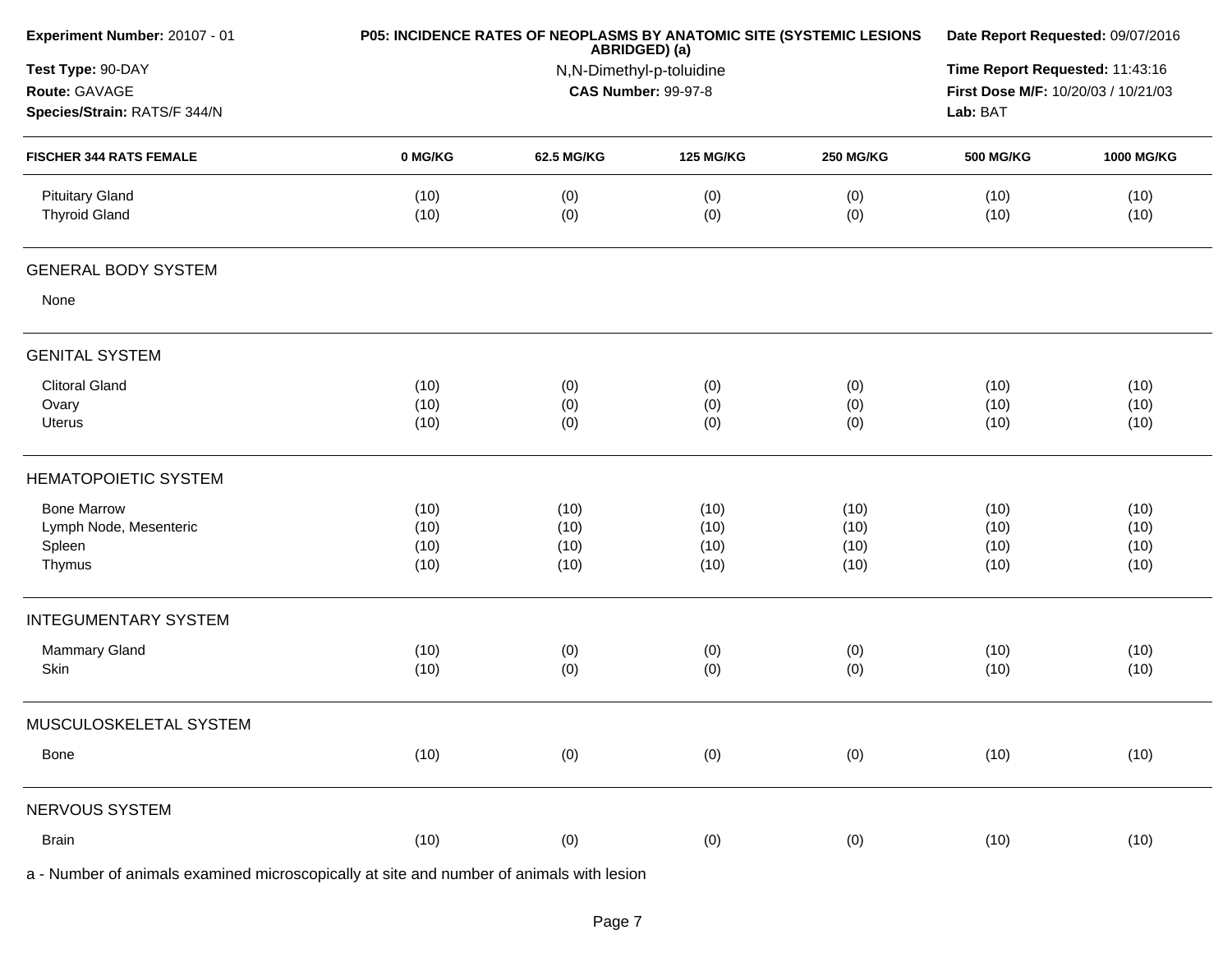| Experiment Number: 20107 - 01  |         | P05: INCIDENCE RATES OF NEOPLASMS BY ANATOMIC SITE (SYSTEMIC LESIONS<br>ABRIDGED) (a) |                            |                  |                                     |                   |  |
|--------------------------------|---------|---------------------------------------------------------------------------------------|----------------------------|------------------|-------------------------------------|-------------------|--|
| Test Type: 90-DAY              |         | N,N-Dimethyl-p-toluidine                                                              |                            |                  |                                     |                   |  |
| Route: GAVAGE                  |         |                                                                                       | <b>CAS Number: 99-97-8</b> |                  | First Dose M/F: 10/20/03 / 10/21/03 |                   |  |
| Species/Strain: RATS/F 344/N   |         |                                                                                       |                            |                  | Lab: BAT                            |                   |  |
| <b>FISCHER 344 RATS FEMALE</b> | 0 MG/KG | 62.5 MG/KG                                                                            | <b>125 MG/KG</b>           | <b>250 MG/KG</b> | <b>500 MG/KG</b>                    | <b>1000 MG/KG</b> |  |
| <b>RESPIRATORY SYSTEM</b>      |         |                                                                                       |                            |                  |                                     |                   |  |
| Lung                           | (10)    | (10)                                                                                  | (10)                       | (10)             | (10)                                | (10)              |  |
| Nose                           | (10)    | (10)                                                                                  | (10)                       | (10)             | (10)                                | (10)              |  |
| Trachea                        | (10)    | (10)                                                                                  | (10)                       | (10)             | (10)                                | (10)              |  |
| SPECIAL SENSES SYSTEM          |         |                                                                                       |                            |                  |                                     |                   |  |
| Eye                            | (10)    | (0)                                                                                   | (0)                        | (0)              | (10)                                | (10)              |  |
| <b>Harderian Gland</b>         | (10)    | (0)                                                                                   | (0)                        | (0)              | (10)                                | (10)              |  |
| <b>Lacrimal Gland</b>          | (1)     | (0)                                                                                   | (0)                        | (0)              | (0)                                 | (0)               |  |
| <b>URINARY SYSTEM</b>          |         |                                                                                       |                            |                  |                                     |                   |  |
| Kidney                         | (10)    | (10)                                                                                  | (10)                       | (10)             | (10)                                | (10)              |  |
| <b>Urinary Bladder</b>         | (10)    | (0)                                                                                   | (0)                        | (0)              | (10)                                | (10)              |  |
|                                |         |                                                                                       |                            |                  |                                     |                   |  |